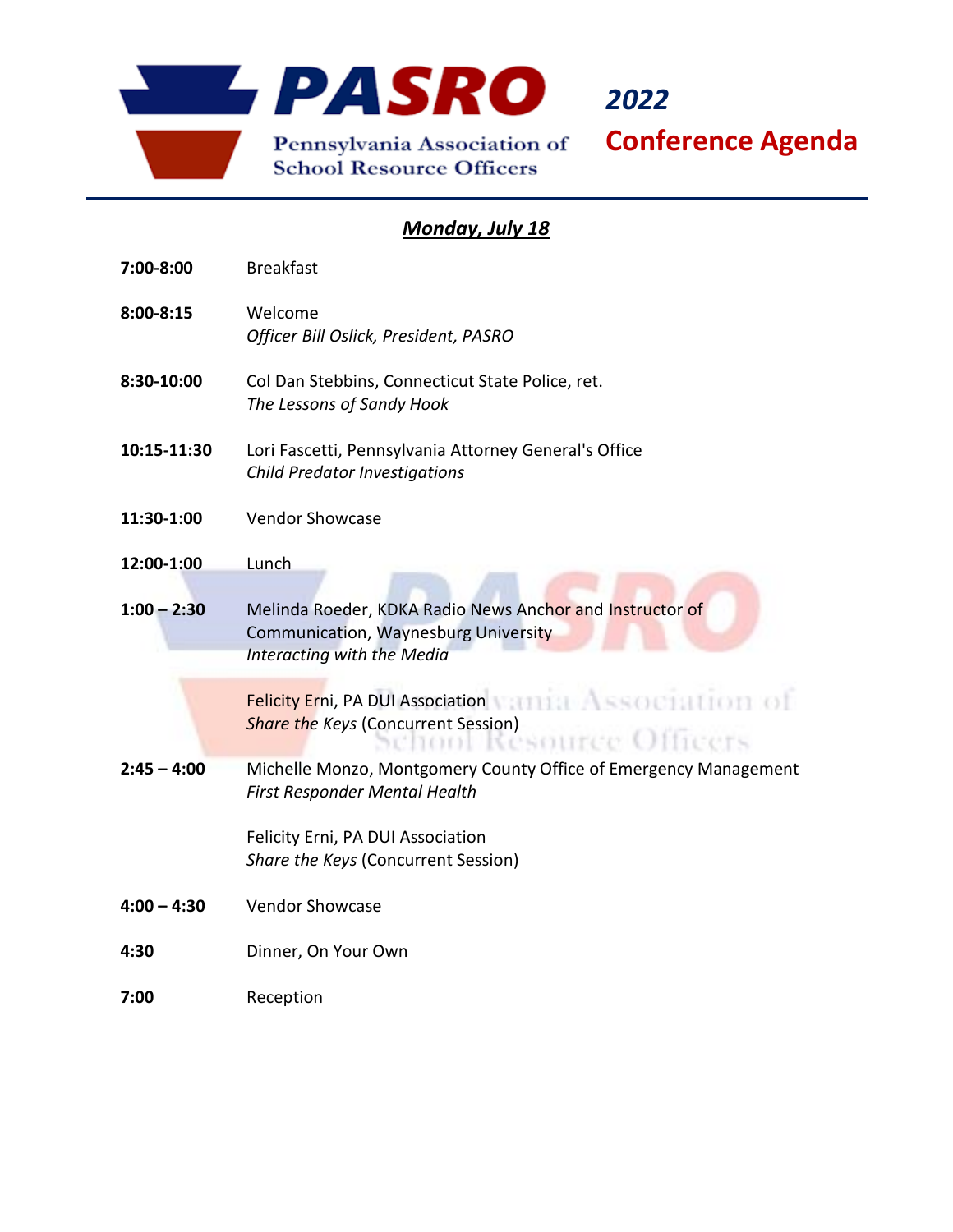

*2022*

**Conference Agenda**

## *Tuesday, July 19*

| 7:00-8:00     | <b>Breakfast</b>                                                                                                                                            |
|---------------|-------------------------------------------------------------------------------------------------------------------------------------------------------------|
| $8:00 - 8:15$ | Welcome<br>Mo Canady, Executive Director, NASRO                                                                                                             |
| 8:30-10:00    | Dr. Stephen Sroka, Case Western Reserve University School of Medicine<br>The Power of We                                                                    |
| 10:15-11:30   | Dr. Penelope Knox, Superintendent, Raysville C-2 School District,<br>Raysville, MO<br>Working and Dealing With Female Aggression                            |
| 11:30-1:00    | <b>Vendor Showcase</b><br>Lunch                                                                                                                             |
| 12:00-1:00    | Speaker: Darren Tessitore, Drug Free World<br>Luke Lack, Special Agent, United States Secret Service                                                        |
| $1:00 - 2:30$ | <b>Online Investigations</b>                                                                                                                                |
| $2:45 - 4:00$ | Chief Timothy Troxel, Chief of Police, Towamencin Township, PA<br><b>Working with Students with Special Needs During a Critical Incident</b><br>TENDRIC CO. |
| $4:00 - 4:30$ | <b>Vendor Showcase</b>                                                                                                                                      |
| 6:00          | <b>Awards Dinner</b><br>Keynote Address: Michele Gay - Safe and Sound Schools                                                                               |